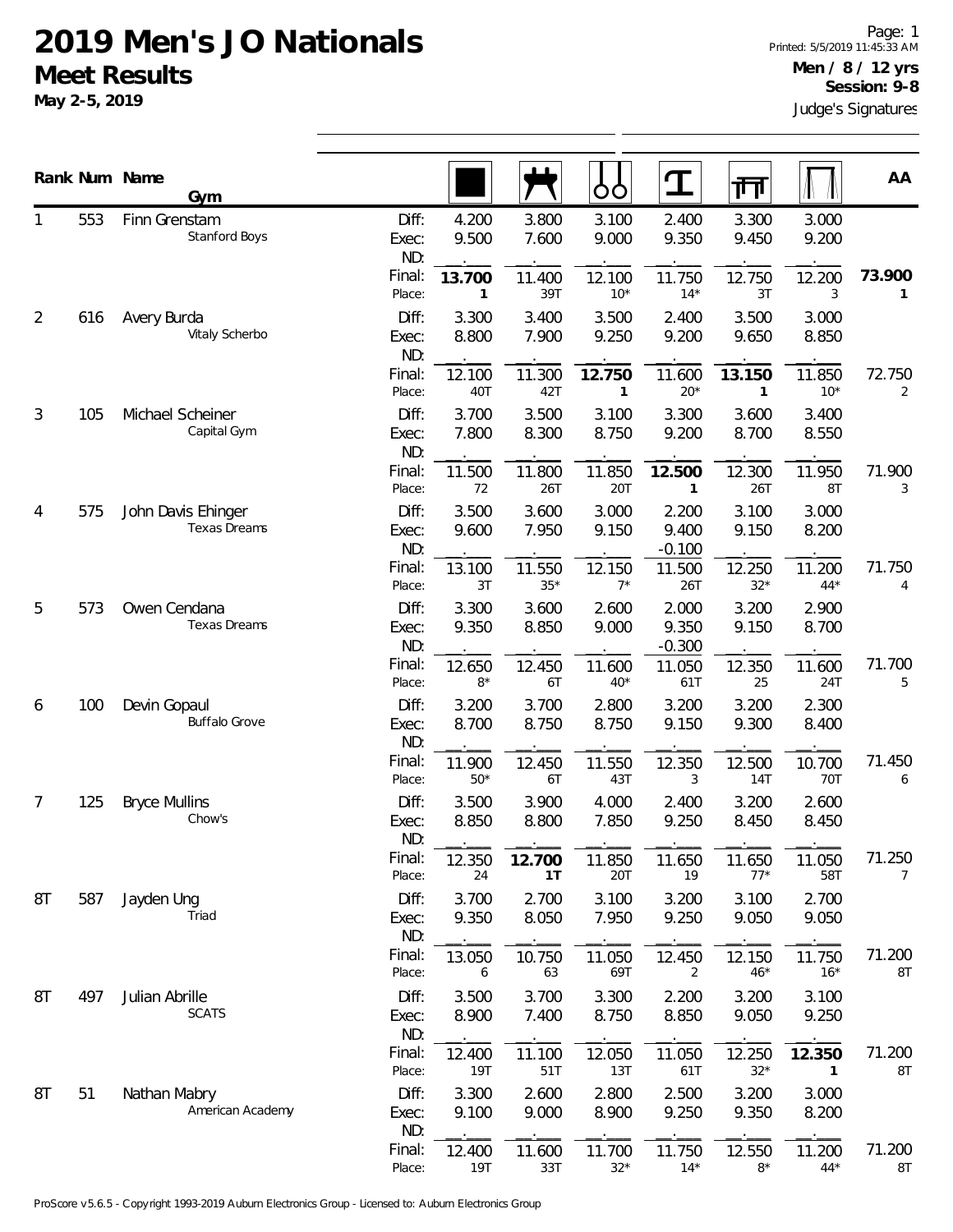|            |                 | Rank Num Name        | Gym                                           |                                 |                            |                        | ŌŌ              | ${\bf T}$                  | गा              |                      | AA            |
|------------|-----------------|----------------------|-----------------------------------------------|---------------------------------|----------------------------|------------------------|-----------------|----------------------------|-----------------|----------------------|---------------|
| 8T         | 502             | Heemee Ton           | <b>SCEGA</b>                                  | Diff:<br>Exec:<br>ND:<br>Final: | 3.400<br>8.150<br>$-0.300$ | 3.800<br>8.200         | 3.100<br>8.500  | 3.200<br>9.050             | 3.200<br>8.950  | 3.000<br>8.950       | 71.200        |
|            |                 |                      |                                               | Place:                          | 11.250<br>81T              | 12.000<br>18T          | 11.600<br>40T   | 12.250<br>5                | 12.150<br>$46*$ | 11.950<br>8T         | 8T            |
| 12         | 221             | Gianni Capriotti     | Gravity Forge PA                              | Diff:<br>Exec:<br>ND:           | 3.600<br>9.050             | 3.600<br>7.950         | 3.300<br>9.250  | 2.200<br>9.200             | 3.300<br>8.900  | 2.600<br>7.950       |               |
|            |                 |                      |                                               | Final:<br>Place:                | 12.650<br>8T               | 11.550<br>$35^{\star}$ | 12.550<br>2     | 11.400<br>29T              | 12.200<br>43T   | 10.550<br><b>78T</b> | 70.900<br>12  |
| 13T        | 46              | <b>Austin Wilcox</b> | All American UT                               | Diff:<br>Exec:<br>ND:           | 3.800<br>8.850             | 3.300<br>9.050         | 2.700<br>7.550  | 2.500<br>9.250             | 3.100<br>8.900  | 3.100<br>8.750       |               |
|            |                 |                      |                                               | Final:<br>Place:                | 12.650<br>8T               | 12.350<br>10           | 10.250<br>88T   | 11.750<br>$14*$            | 12.000<br>$58*$ | 11.850<br>10T        | 70.850<br>13T |
| 13T<br>43  |                 | Corbin Bauerle       | All American UT                               | Diff:<br>Exec:<br>ND:           | 3.700<br>8.750             | 3.300<br>8.800         | 2.500<br>9.000  | 2.200<br>8.950<br>$-0.100$ | 3.000<br>9.150  | 2.700<br>8.900       |               |
|            |                 |                      | Final:<br>Place:                              | 12.450<br>16T                   | 12.100<br>16T              | 11.500<br>$45*$        | 11.050<br>61T   | 12.150<br>$46*$            | 11.600<br>$24*$ | 70.850<br>13T        |               |
| 15<br>512  | Lincoln Johnson | Salto Gym            | Diff:<br>Exec:<br>ND:                         | 3.400<br>8.450                  | 3.400<br>8.800             | 3.100<br>8.650         | 2.400<br>9.200  | 3.000<br>9.100             | 2.800<br>8.500  |                      |               |
|            |                 |                      |                                               | Final:<br>Place:                | 11.850<br>55T              | 12.200<br>11T          | 11.750<br>27T   | 11.600<br>$20*$            | 12.100<br>$52*$ | 11.300<br>$38*$      | 70.800<br>15  |
| 16T        | 259             | Kent Itai            | Gymkhana                                      | Diff:<br>Exec:<br>ND:           | 2.600<br>9.400             | 3.500<br>8.200         | 3.100<br>9.200  | 2.400<br>8.100             | 3.100<br>9.150  | 2.800<br>9.200       |               |
|            |                 |                      |                                               | Final:<br>Place:                | 12.000<br>47               | 11.700<br>30           | 12.300<br>3T    | 10.500<br>$87*$            | 12.250<br>$32*$ | 12.000<br>$6*$       | 70.750<br>16T |
| 16T        | 577             | John Hults           | <b>Texas Dreams</b>                           | Diff:<br>Exec:<br>ND:           | 3.000<br>9.300             | 3.600<br>8.550         | 2.900<br>8.200  | 2.200<br>9.150             | 3.100<br>9.400  | 2.800<br>8.550       |               |
|            |                 |                      |                                               | Final:<br>Place:                | 12.300<br>25T              | 12.150<br>14T          | 11.100<br>66T   | 11.350<br>$32*$            | 12.500<br>14T   | 11.350<br>34T        | 70.750<br>16T |
| 18T        | 101             |                      | Michael Kristofka Jr.<br><b>Buffalo Grove</b> | Diff:<br>Exec:<br>ND:           | 3.900<br>9.200             | 4.100<br>5.750         | 3.100<br>9.000  | 2.400<br>8.900             | 3.300<br>9.250  | 2.900<br>8.900       |               |
|            |                 |                      |                                               | Final:<br>Place:                | 13.100<br>3T               | 9.850<br>86T           | 12.100<br>$10*$ | 11.300<br>$37*$            | 12.550<br>$8*$  | 11.800<br>13T        | 70.700<br>18T |
| <b>18T</b> | 113             | Peter Davis-Ross     | Central Coast                                 | Diff:<br>Exec:<br>ND:           | 3.300<br>8.850             | 3.500<br>8.700         | 3.000<br>9.300  | 2.400<br>8.300             | 3.200<br>9.450  | 3.300<br>7.400       |               |
|            |                 |                      |                                               | Final:<br>Place:                | 12.150<br>$32*$            | 12.200<br>11T          | 12.300<br>3T    | 10.700<br>80T              | 12.650<br>6T    | 10.700<br>70T        | 70.700<br>18T |
| 20         | 585             | Andrew Hibbert       | Top Flight MD                                 | Diff:<br>Exec:<br>ND:           | 3.600<br>8.700             | 3.700<br>7.500         | 3.300<br>8.100  | 2.400<br>9.200             | 3.600<br>9.150  | 2.700<br>8.700       |               |
|            |                 |                      |                                               | Final:<br>Place:                | 12.300<br>25T              | 11.200<br>46T          | 11.400<br>52T   | 11.600<br>$20*$            | 12.750<br>3T    | 11.400<br>32T        | 70.650<br>20  |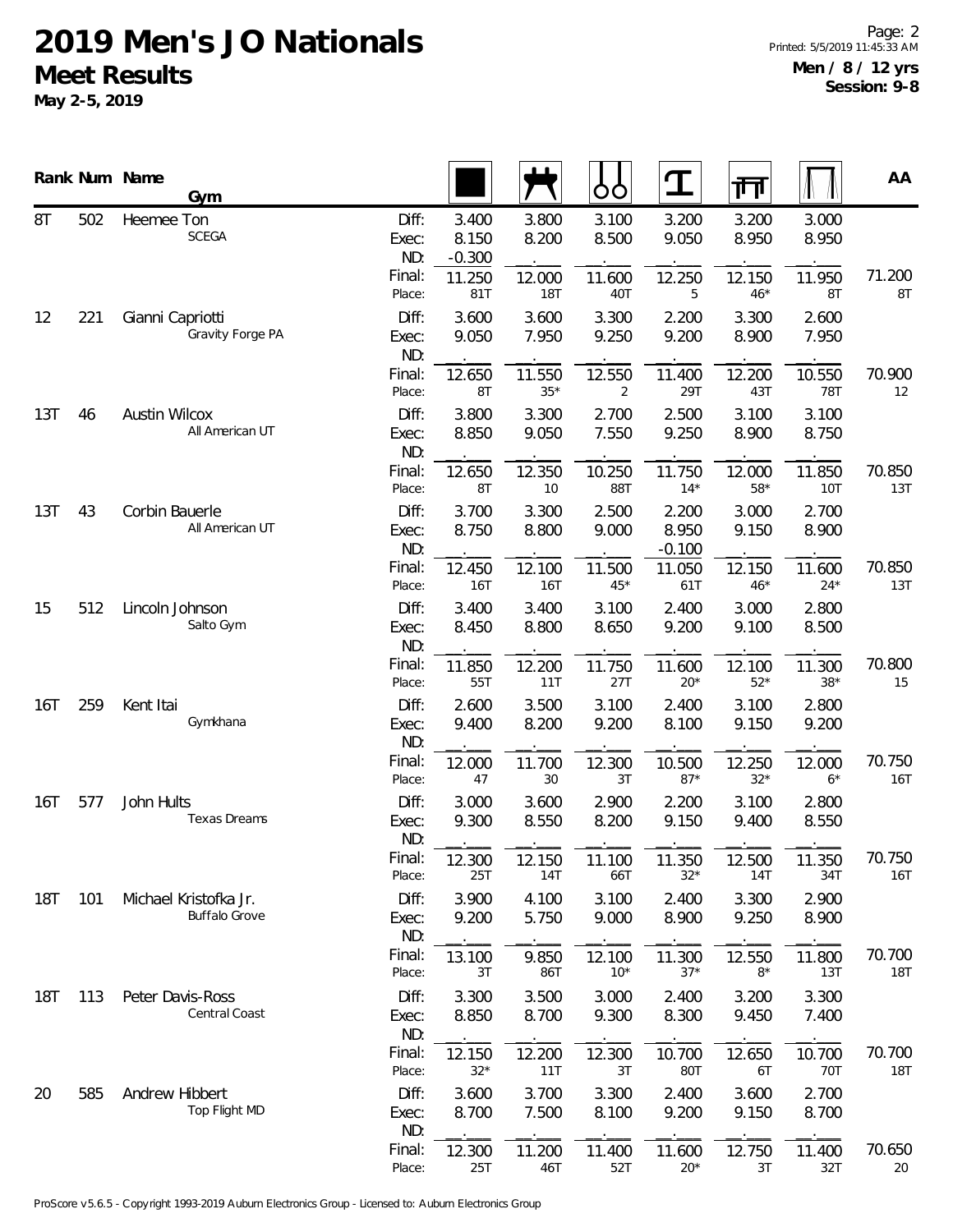|          |     | Rank Num Name<br>Gym               |                       |                 |                      | OO             | $\bf{T}$                   | गंग                  |                            | AA            |
|----------|-----|------------------------------------|-----------------------|-----------------|----------------------|----------------|----------------------------|----------------------|----------------------------|---------------|
| 21T      | 613 | David Moroney<br>United Gymnastix  | Diff:<br>Exec:<br>ND: | 3.400<br>9.200  | 3.600<br>7.050       | 3.200<br>8.350 | 2.400<br>9.400             | 3.500<br>9.300       | 2.700<br>8.200             |               |
|          |     |                                    | Final:<br>Place:      | 12.600<br>$12*$ | 10.650<br>66         | 11.550<br>43T  | 11.800<br>12T              | 12.800<br>2          | 10.900<br>$62*$            | 70.300<br>21T |
| 21T      | 642 | Jackson Rendon<br>Wimbleton        | Diff:<br>Exec:<br>ND: | 4.000<br>8.400  | 3.000<br>8.400       | 2.800<br>8.500 | 2.400<br>8.950             | 3.200<br>9.550       | 2.800<br>8.800<br>$-0.500$ |               |
|          |     |                                    | Final:<br>Place:      | 12.400<br>19T   | 11.400<br>39T        | 11.300<br>59T  | 11.350<br>$32*$            | 12.750<br>3T         | 11.100<br>54T              | 70.300<br>21T |
| 21T      | 620 | Liam DeWeese<br><b>WOGA</b>        | Diff:<br>Exec:<br>ND: | 3.300<br>8.450  | 3.700<br>8.300       | 2.700<br>9.100 | 2.400<br>8.900             | 3.300<br>8.950       | 2.700<br>8.500             |               |
|          |     |                                    | Final:<br>Place:      | 11.750<br>61T   | 12.000<br><b>18T</b> | 11.800<br>23T  | 11.300<br>$37*$            | 12.250<br>$32*$      | 11.200<br>$44*$            | 70.300<br>21T |
| 24       | 140 | Carson Basham<br>Cypress Academy   | Diff:<br>Exec:<br>ND: | 3.400<br>8.900  | 3.200<br>7.100       | 3.100<br>9.000 | 2.400<br>8.800             | 3.400<br>9.100       | 2.700<br>9.100             |               |
|          |     | Final:<br>Place:                   | 12.300<br>25T         | 10.300<br>73T   | 12.100<br>$10*$      | 11.200<br>46T  | 12.500<br>14T              | 11.800<br>$13*$      | 70.200<br>24               |               |
| 25<br>10 |     | Brecken Moran<br>5280 Gym          | Diff:<br>Exec:<br>ND: | 3.600<br>8.800  | 3.200<br>7.600       | 2.800<br>9.400 | 2.200<br>9.150<br>$-0.100$ | 3.300<br>8.300       | 3.000<br>8.850             |               |
|          |     |                                    | Final:<br>Place:      | 12.400<br>19T   | 10.800<br>62         | 12.200<br>6    | 11.250<br>43T              | 11.600<br>80T        | 11.850<br>$10*$            | 70.100<br>25  |
| 26       | 477 | Travis Jencik<br><b>RGA NY</b>     | Diff:<br>Exec:<br>ND: | 3.100<br>8.850  | 3.900<br>7.750       | 3.000<br>8.050 | 2.200<br>8.950             | 3.000<br>9.150       | 2.800<br>9.250             |               |
|          |     |                                    | Final:<br>Place:      | 11.950<br>48*   | 11.650<br>31T        | 11.050<br>69T  | 11.150<br>$52*$            | 12.150<br>$46*$      | 12.050<br>5                | 70.000<br>26  |
| 27T      | 277 | Chase Pappas<br>Harpeth School     | Diff:<br>Exec:<br>ND: | 3.400<br>9.200  | 3.000<br>7.500       | 2.500<br>9.200 | 2.400<br>8.400<br>$-0.100$ | 3.100<br>9.350       | 2.800<br>9.200             |               |
|          |     |                                    | Final:<br>Place:      | 12.600<br>$12*$ | 10.500<br>69         | 11.700<br>32T  | 10.700<br>80T              | 12.450<br><b>18T</b> | 12.000<br>$6*$             | 69.950<br>27T |
| 27T      | 328 | <b>Angel Martinez</b><br>Lone Star | Diff:<br>Exec:<br>ND: | 2.900<br>9.000  | 3.800<br>8.050       | 3.300<br>7.350 | 2.800<br>9.250<br>$-0.100$ | 3.300<br>9.000       | 2.700<br>8.600             |               |
|          |     |                                    | Final:<br>Place:      | 11.900<br>50T   | 11.850<br>24T        | 10.650<br>85   | 11.950<br>10T              | 12.300<br>26T        | 11.300<br>38T              | 69.950<br>27T |
| 29T      | 499 | Drew Kessel<br><b>SCATS</b>        | Diff:<br>Exec:<br>ND: | 3.200<br>8.850  | 3.400<br>6.350       | 3.100<br>9.050 | 2.200<br>9.300             | 3.300<br>9.350       | 2.700<br>9.100             |               |
|          |     |                                    | Final:<br>Place:      | 12.050<br>$43*$ | 9.750<br>89T         | 12.150<br>7T   | 11.500<br>26T              | 12.650<br>6T         | 11.800<br>$13*$            | 69.900<br>29T |
| 29T      | 317 | Trip Devine III<br>Iron Cross      | Diff:<br>Exec:<br>ND: | 3.200<br>8.650  | 4.000<br>7.350       | 2.800<br>8.250 | 2.800<br>9.000             | 3.200<br>9.050       | 2.800<br>8.800             |               |
|          |     |                                    | Final:<br>Place:      | 11.850<br>$55*$ | 11.350<br>41         | 11.050<br>69T  | 11.800<br>12T              | 12.250<br>$32*$      | 11.600<br>24T              | 69.900<br>29T |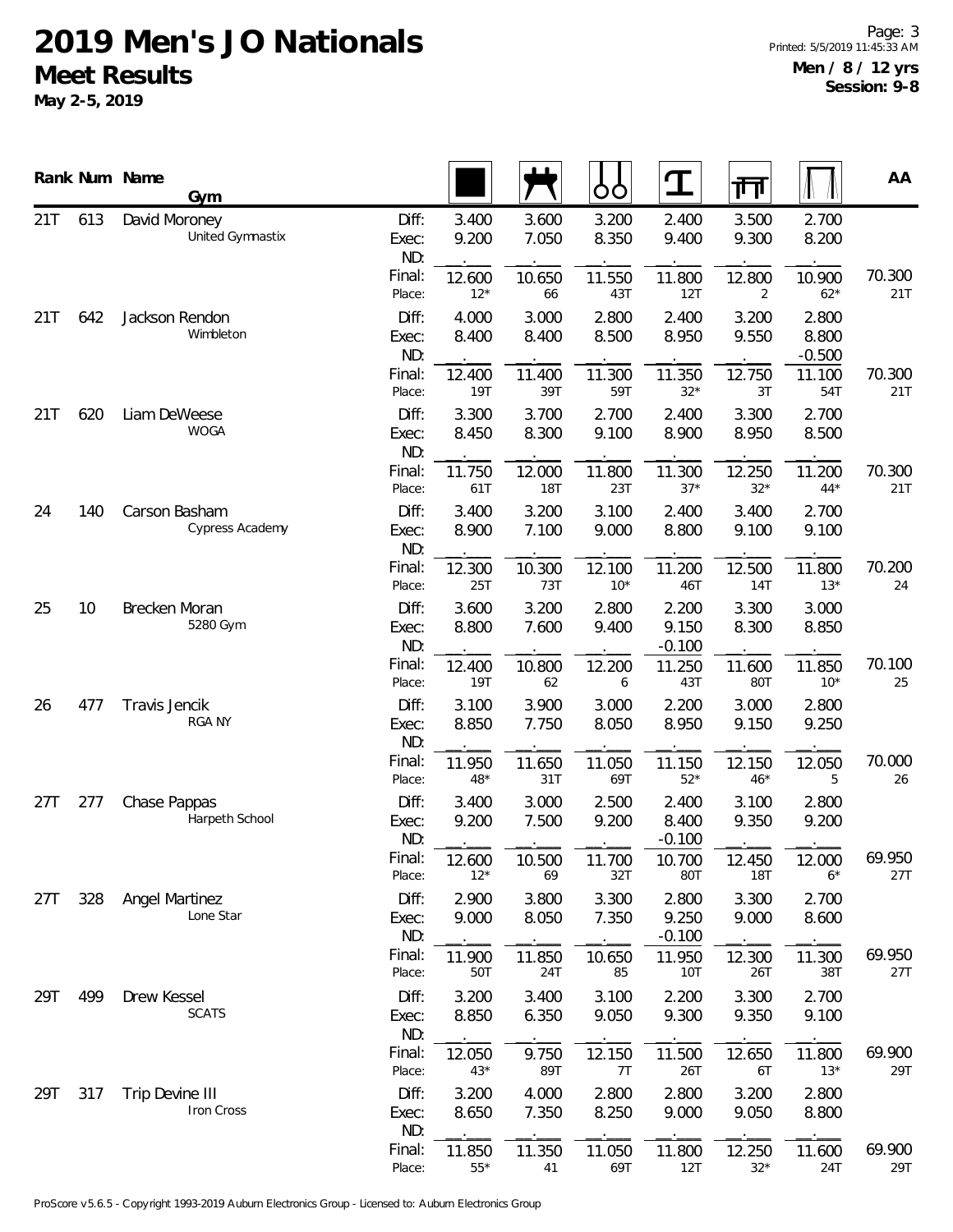|            |     | Rank Num Name<br>Gym                |                       |                 |                | ŌO              | T                          | गा                   |                      | AA            |
|------------|-----|-------------------------------------|-----------------------|-----------------|----------------|-----------------|----------------------------|----------------------|----------------------|---------------|
| 31T        | 81  | Nicolas Pompo<br>Blaze Gym          | Diff:<br>Exec:<br>ND: | 3.700<br>9.400  | 3.600<br>8.400 | 2.800<br>8.050  | 2.200<br>9.350             | 3.300<br>9.200       | 2.800<br>7.050       |               |
|            |     |                                     | Final:<br>Place:      | 13.100<br>3T    | 12.000<br>18T  | 10.850<br>77T   | 11.550<br>23T              | 12.500<br><b>14T</b> | 9.850<br>87          | 69.850<br>31T |
| 31T        | 430 | Keon Sheppard<br>Paragon NTC        | Diff:<br>Exec:<br>ND: | 3.900<br>9.500  | 3.400<br>6.900 | 2.800<br>8.450  | 2.800<br>9.400<br>$-0.100$ | 3.300<br>8.800       | 2.700<br>8.000       |               |
|            |     |                                     | Final:<br>Place:      | 13.400<br>2     | 10.300<br>73T  | 11.250<br>63    | 12.100<br>7T               | 12.100<br>$52*$      | 10.700<br>70T        | 69.850<br>31T |
| 31T        | 363 | Griffin Arne<br>Mini-Hops           | Diff:<br>Exec:<br>ND: | 3.500<br>7.600  | 3.400<br>8.700 | 2.600<br>8.700  | 3.200<br>9.100             | 3.200<br>8.400       | 2.800<br>8.650       |               |
|            |     |                                     | Final:<br>Place:      | 11.100<br>84T   | 12.100<br>16T  | 11.300<br>59T   | 12.300<br>4                | 11.600<br>80T        | 11.450<br>30T        | 69.850<br>31T |
| 34T<br>311 |     | Peyton Contini<br>International OH  | Diff:<br>Exec:<br>ND: | 3.800<br>8.700  | 2.600<br>7.800 | 3.300<br>8.400  | 2.800<br>9.200             | 3.400<br>8.450       | 3.100<br>8.250       |               |
|            |     | Final:<br>Place:                    | 12.500<br>14T         | 10.400<br>71    | 11.700<br>32T  | 12.000<br>9     | 11.850<br>68T              | 11.350<br>34T        | 69.800<br>34T        |               |
| 34T<br>333 |     | Samuel Cameron<br>Madison Gym       | Diff:<br>Exec:<br>ND: | 3.300<br>8.550  | 3.000<br>7.950 | 2.900<br>9.400  | 2.200<br>9.450<br>$-0.100$ | 3.100<br>8.600       | 2.700<br>8.750       |               |
|            |     |                                     | Final:<br>Place:      | 11.850<br>55T   | 10.950<br>55T  | 12.300<br>3T    | 11.550<br>23T              | 11.700<br>76         | 11.450<br>30T        | 69.800<br>34T |
| 36         | 8   | Sean Kartchner<br>5280 Gym          | Diff:<br>Exec:<br>ND: | 3.500<br>8.800  | 2.900<br>8.200 | 2.900<br>8.850  | 1.700<br>9.350             | 3.200<br>9.100       | 2.700<br>8.500       |               |
|            |     |                                     | Final:<br>Place:      | 12.300<br>25T   | 11.100<br>51T  | 11.750<br>$27*$ | 11.050<br>61T              | 12.300<br>$26*$      | 11.200<br>$44*$      | 69.700<br>36  |
| 37T        | 299 | Owen Clemans<br>Impact              | Diff:<br>Exec:<br>ND: | 3.500<br>8.300  | 3.900<br>7.000 | 3.100<br>8.300  | 3.200<br>9.000             | 3.400<br>9.150       | 3.000<br>7.800       |               |
|            |     |                                     | Final:<br>Place:      | 11.800<br>59T   | 10.900<br>57T  | 11.400<br>52T   | 12.200<br>6                | 12.550<br>8T         | 10.800<br>68         | 69.650<br>37T |
| 37T        | 507 | Parker Alwin<br>Salto Gym           | Diff:<br>Exec:<br>ND: | 3.300<br>8.000  | 3.500<br>9.200 | 3.100<br>8.100  | 2.200<br>8.700             | 3.200<br>8.600       | 2.900<br>8.850       |               |
|            |     |                                     | Final:<br>Place:      | 11.300<br>77T   | 12.700<br>1T   | 11.200<br>64T   | 10.900<br>72T              | 11.800<br>71T        | 11.750<br>$16*$      | 69.650<br>37T |
| 37T        | 302 | Tzar Lyons<br>Incline Gym           | Diff:<br>Exec:<br>ND: | 3.200<br>8.950  | 3.800<br>8.650 | 2.800<br>8.900  | 2.200<br>9.000             | 3.200<br>7.850       | 2.900<br>8.200       |               |
|            |     |                                     | Final:<br>Place:      | 12.150<br>$32*$ | 12.450<br>6T   | 11.700<br>$32*$ | 11.200<br>$46*$            | 11.050<br>89         | 11.100<br>$54*$      | 69.650<br>37T |
| 40         | 579 | Pablo Moreno<br><b>Texas Dreams</b> | Diff:<br>Exec:<br>ND: | 3.200<br>9.200  | 2.600<br>8.900 | 2.600<br>9.350  | 2.000<br>9.300             | 3.100<br>8.800       | 2.700<br>7.850       |               |
|            |     |                                     | Final:<br>Place:      | 12.400<br>19T   | 11.500<br>37   | 11.950<br>15T   | 11.300<br>37T              | 11.900<br>$64*$      | 10.550<br><b>78T</b> | 69.600<br>40  |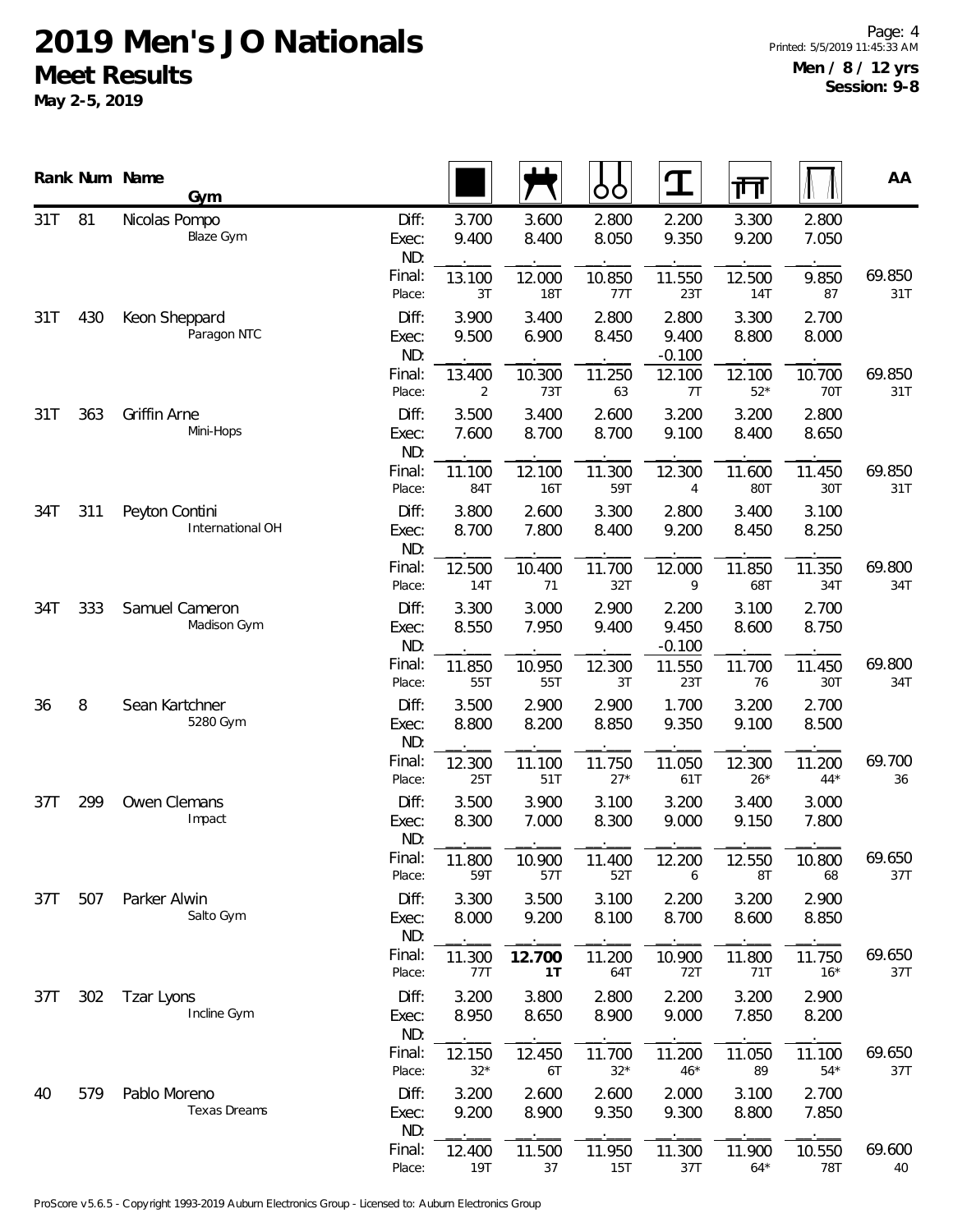|            |     | Rank Num Name<br>Gym                 |                       |                            |                      | OO              | ${\bf T}$       | 帀                      |                            | AA            |
|------------|-----|--------------------------------------|-----------------------|----------------------------|----------------------|-----------------|-----------------|------------------------|----------------------------|---------------|
| 41T        | 258 | <b>Bobby Haberstock</b><br>Gymcats   | Diff:<br>Exec:<br>ND: | 3.700<br>8.450             | 3.600<br>6.200       | 3.000<br>8.800  | 3.200<br>8.900  | 3.500<br>8.900         | 2.800<br>8.500             |               |
|            |     |                                      | Final:<br>Place:      | 12.150<br>32T              | 9.800<br>88          | 11.800<br>23T   | 12.100<br>7T    | 12.400<br>21T          | 11.300<br>$38*$            | 69.550<br>41T |
| 41T        | 572 | Koda Burdette<br><b>Texas Dreams</b> | Diff:<br>Exec:<br>ND: | 3.500<br>9.000             | 3.700<br>8.900       | 2.700<br>8.350  | 2.200<br>9.050  | 3.100<br>8.800         | 3.000<br>7.250             |               |
|            |     |                                      | Final:<br>Place:      | 12.500<br>14T              | 12.600<br>3          | 11.050<br>69T   | 11.250<br>43T   | 11.900<br>$64*$        | 10.250<br>81T              | 69.550<br>41T |
| 43         | 260 | Owen Lee<br>Gymkhana                 | Diff:<br>Exec:<br>ND: | 3.300<br>8.300<br>$-0.300$ | 3.500<br>8.950       | 3.100<br>8.700  | 2.400<br>8.100  | 3.200<br>9.050         | 2.700<br>8.450             |               |
|            |     |                                      | Final:<br>Place:      | 11.300<br>77T              | 12.450<br>6T         | 11.800<br>23T   | 10.500<br>$87*$ | 12.250<br>$32^{\star}$ | 11.150<br>51T              | 69.450<br>43  |
| 44T        | 451 | Hunter Ernst<br>Premier Gym          | Diff:<br>Exec:<br>ND: | 3.200<br>8.400             | 3.600<br>8.050       | 3.100<br>8.600  | 1.700<br>9.400  | 3.300<br>9.150         | 3.100<br>8.300<br>$-0.500$ |               |
|            |     |                                      | Final:<br>Place:      | 11.600<br>69T              | 11.650<br>31T        | 11.700<br>$32*$ | 11.100<br>$56*$ | 12.450<br><b>18T</b>   | 10.900<br>62T              | 69.400<br>44T |
| 175<br>44T |     | Lucas Carlson<br>Elite Gym           | Diff:<br>Exec:<br>ND: | 3.500<br>8.200             | 3.500<br>8.500       | 2.600<br>8.400  | 2.200<br>9.000  | 3.100<br>8.750         | 2.800<br>8.850             |               |
|            |     |                                      | Final:<br>Place:      | 11.700<br>63T              | 12.000<br><b>18T</b> | 11.000<br>73T   | 11.200<br>$46*$ | 11.850<br>68T          | 11.650<br>23               | 69.400<br>44T |
| 46         | 165 | Joshua Caperton<br>Eagle Gym TX      | Diff:<br>Exec:<br>ND: | 2.600<br>8.850             | 3.700<br>8.100       | 3.000<br>8.100  | 2.300<br>9.250  | 3.200<br>8.950         | 3.000<br>8.300             |               |
|            |     |                                      | Final:<br>Place:      | 11.450<br>73T              | 11.800<br>26T        | 11.100<br>66T   | 11.550<br>23T   | 12.150<br>$46*$        | 11.300<br>38T              | 69.350<br>46  |
| 47T        | 236 | <b>Brayden Bates</b><br>Gym USA WG   | Diff:<br>Exec:<br>ND: | 3.300<br>9.350             | 3.100<br>8.350       | 2.700<br>9.050  | 2.000<br>9.200  | 3.100<br>8.900         | 2.600<br>7.600             |               |
|            |     |                                      | Final:<br>Place:      | 12.650<br>$8*$             | 11.450<br>38         | 11.750<br>$27*$ | 11.200<br>46T   | 12.000<br>$58*$        | 10.200<br>83               | 69.250<br>47T |
| 47T        | 186 | Ryan Seeman<br>First in Flight       | Diff:<br>Exec:<br>ND: | 3.500<br>8.600             | 4.300<br>8.250       | 3.000<br>7.600  | 1.600<br>9.350  | 3.100<br>9.050         | 2.700<br>8.700<br>$-0.500$ |               |
|            |     |                                      | Final:<br>Place:      | 12.100<br>40T              | 12.550<br>4          | 10.600<br>86    | 10.950<br>69T   | 12.150<br>$46*$        | 10.900<br>62T              | 69.250<br>47T |
| 47T        | 434 | Cian Baillie<br>Parkettes            | Diff:<br>Exec:<br>ND: | 3.300<br>8.900             | 2.500<br>8.650       | 3.000<br>7.700  | 2.200<br>8.950  | 3.200<br>9.100         | 2.700<br>9.050             |               |
|            |     |                                      | Final:<br>Place:      | 12.200<br>30T              | 11.150<br>49T        | 10.700<br>83T   | 11.150<br>$52*$ | 12.300<br>$26*$        | 11.750<br>$16*$            | 69.250<br>47T |
| 50         | 116 | Dylan Kramer<br>Centre Elite         | Diff:<br>Exec:<br>ND: | 3.700<br>9.100             | 3.300<br>8.700       | 3.100<br>8.550  | 2.400<br>9.100  | 3.000<br>7.650         | 2.700<br>7.900             |               |
|            |     |                                      | Final:<br>Place:      | 12.800<br>7                | 12.000<br><b>18T</b> | 11.650<br>38T   | 11.500<br>26T   | 10.650<br>91           | 10.600<br>$74*$            | 69.200<br>50  |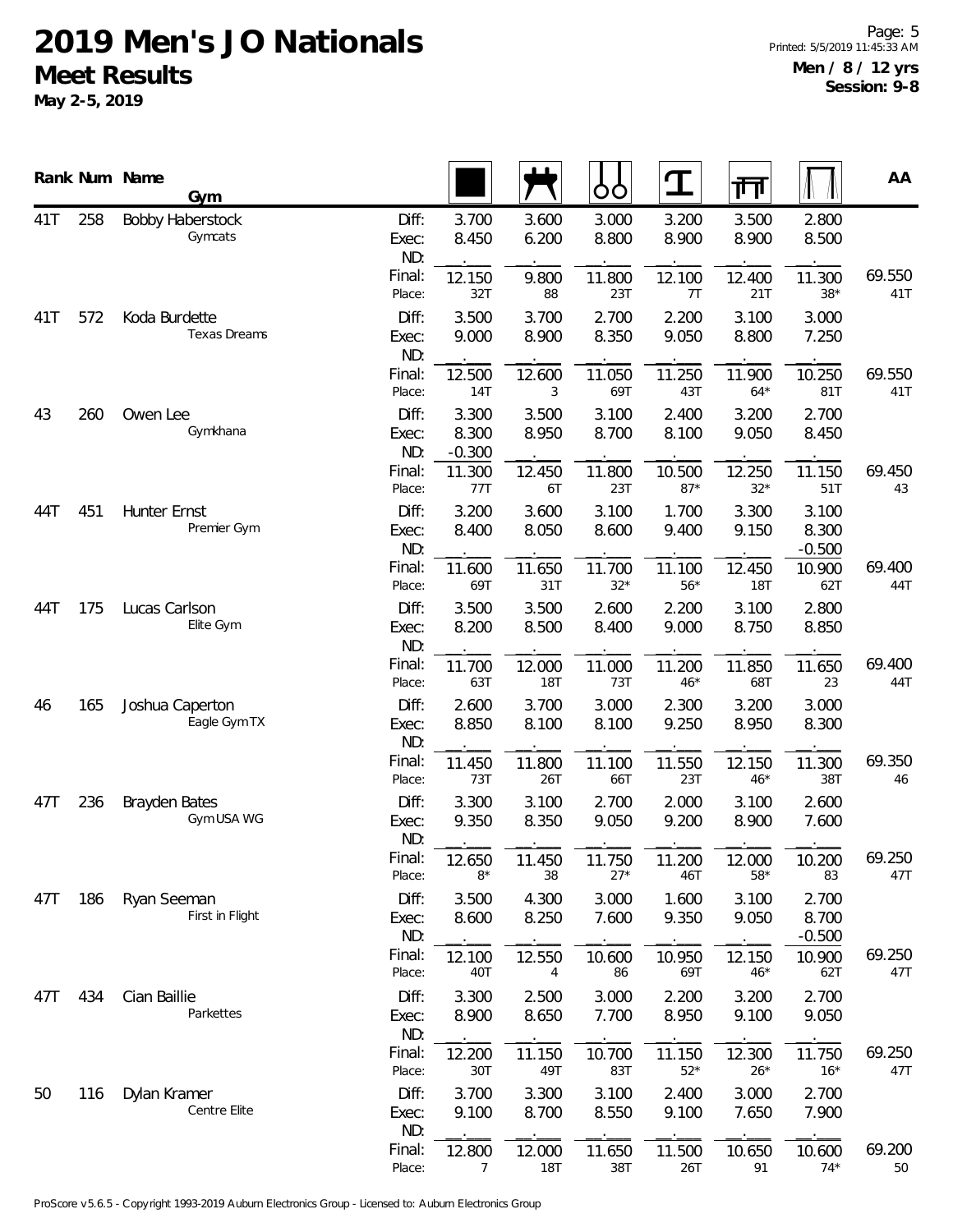|            |     | Rank Num Name  | Gym                             |                       |                            |                | ŌÒ              | ${\bf T}$                  | गा              |                            | AA            |
|------------|-----|----------------|---------------------------------|-----------------------|----------------------------|----------------|-----------------|----------------------------|-----------------|----------------------------|---------------|
| 51T        | 142 | Declan Moreno  | Cypress Academy                 | Diff:<br>Exec:<br>ND: | 3.300<br>8.850             | 3.800<br>6.400 | 3.100<br>8.600  | 2.400<br>9.000             | 3.300<br>8.500  | 2.700<br>9.050             |               |
|            |     |                |                                 | Final:<br>Place:      | 12.150<br>$32*$            | 10.200<br>79T  | 11.700<br>$32*$ | 11.400<br>$29*$            | 11.800<br>71T   | 11.750<br>$16*$            | 69.000<br>51T |
| 51T        | 346 | Ben Gum        | Mercury                         | Diff:<br>Exec:<br>ND: | 3.200<br>8.450             | 3.500<br>8.400 | 2.000<br>9.400  | 1.600<br>9.050             | 3.000<br>8.800  | 2.700<br>8.900             |               |
|            |     |                |                                 | Final:<br>Place:      | 11.650<br>66T              | 11.900<br>23   | 11.400<br>52T   | 10.650<br>$84*$            | 11.800<br>$71*$ | 11.600<br>$24*$            | 69.000<br>51T |
| 53         | 71  | Sean Davidson  | Bart Conner                     | Diff:<br>Exec:<br>ND: | 3.300<br>8.400             | 3.600<br>7.300 | 2.500<br>9.350  | 1.700<br>9.550             | 3.200<br>9.350  | 3.000<br>7.700             |               |
|            |     |                |                                 | Final:<br>Place:      | 11.700<br>63T              | 10.900<br>57T  | 11.850<br>20T   | 11.250<br>43T              | 12.550<br>$8*$  | 10.700<br><b>70T</b>       | 68.950<br>53  |
| 54         | 264 | Jayden Bridges | Gymstrada                       | Diff:<br>Exec:<br>ND: | 3.200<br>8.650             | 3.100<br>7.500 | 2.600<br>8.600  | 2.200<br>8.650             | 3.400<br>8.850  | 3.100<br>9.050             |               |
|            |     |                |                                 | Final:<br>Place:      | 11.850<br>$55*$            | 10.600<br>67T  | 11.200<br>64T   | 10.850<br>76               | 12.250<br>32T   | 12.150<br>4                | 68.900<br>54  |
| 55T<br>448 |     | Ty Roderiques  | Premier Athletics               | Diff:<br>Exec:<br>ND: | 3.500<br>8.550             | 2.700<br>7.550 | 3.000<br>7.850  | 2.800<br>9.150             | 3.300<br>8.950  | 2.900<br>8.500             |               |
|            |     |                | Final:<br>Place:                | 12.050<br>43T         | 10.250<br>76T              | 10.850<br>77T  | 11.950<br>10T   | 12.250<br>$32*$            | 11.400<br>32T   | 68.750<br>55T              |               |
| 55T<br>194 |     | Joshua Acuna   | Florida GTC                     | Diff:<br>Exec:<br>ND: | 2.000<br>8.950             | 3.000<br>8.150 | 2.600<br>9.300  | 2.400<br>8.350             | 3.100<br>9.300  | 2.700<br>8.900             |               |
|            |     |                |                                 | Final:<br>Place:      | 10.950<br>88T              | 11.150<br>49T  | 11.900<br>17T   | 10.750<br>77T              | 12.400<br>$21*$ | 11.600<br>$24*$            | 68.750<br>55T |
| 57         | 88  |                | Alexander Farrell<br>Brestyan's | Diff:<br>Exec:<br>ND: | 3.600<br>8.650             | 3.000<br>7.450 | 3.000<br>9.150  | 2.400<br>8.900             | 3.200<br>9.100  | 3.100<br>7.150             |               |
|            |     |                |                                 | Final:<br>Place:      | 12.250<br>29               | 10.450<br>70   | 12.150<br>$7^*$ | 11.300<br>$37*$            | 12.300<br>$26*$ | 10.250<br>81T              | 68.700<br>57  |
| 58         | 375 | Aaron Zorgo    | Montgomery County               | Diff:<br>Exec:<br>ND: | 3.500<br>7.850<br>$-0.300$ | 3.300<br>8.550 | 2.800<br>9.000  | 2.200<br>8.900             | 3.100<br>9.100  | 3.000<br>7.600             |               |
|            |     |                |                                 | Final:<br>Place:      | 11.050<br>87               | 11.850<br>24T  | 11.800<br>23T   | 11.100<br>$56*$            | 12.200<br>43T   | 10.600<br>74T              | 68.600<br>58  |
| 59         | 369 | Caleb Samuel   | Mini-Hops                       | Diff:<br>Exec:<br>ND: | 3.300<br>8.300             | 2.500<br>8.350 | 2.500<br>9.400  | 1.600<br>9.500<br>$-0.100$ | 3.000<br>9.100  | 2.700<br>8.800<br>$-0.500$ |               |
|            |     |                |                                 | Final:<br>Place:      | 11.600<br>69T              | 10.850<br>60T  | 11.900<br>17T   | 11.000<br>66T              | 12.100<br>$52*$ | 11.000<br>61               | 68.450<br>59  |
| 60         | 513 | Alexander Kob  | Salto Gym                       | Diff:<br>Exec:<br>ND: | 2.700<br>8.550             | 3.400<br>8.350 | 2.500<br>8.900  | 2.200<br>8.750             | 3.000<br>9.000  | 2.700<br>8.350             |               |
|            |     |                |                                 | Final:<br>Place:      | 11.250<br>81T              | 11.750<br>28T  | 11.400<br>52T   | 10.950<br>$69*$            | 12.000<br>58T   | 11.050<br>$58*$            | 68.400<br>60  |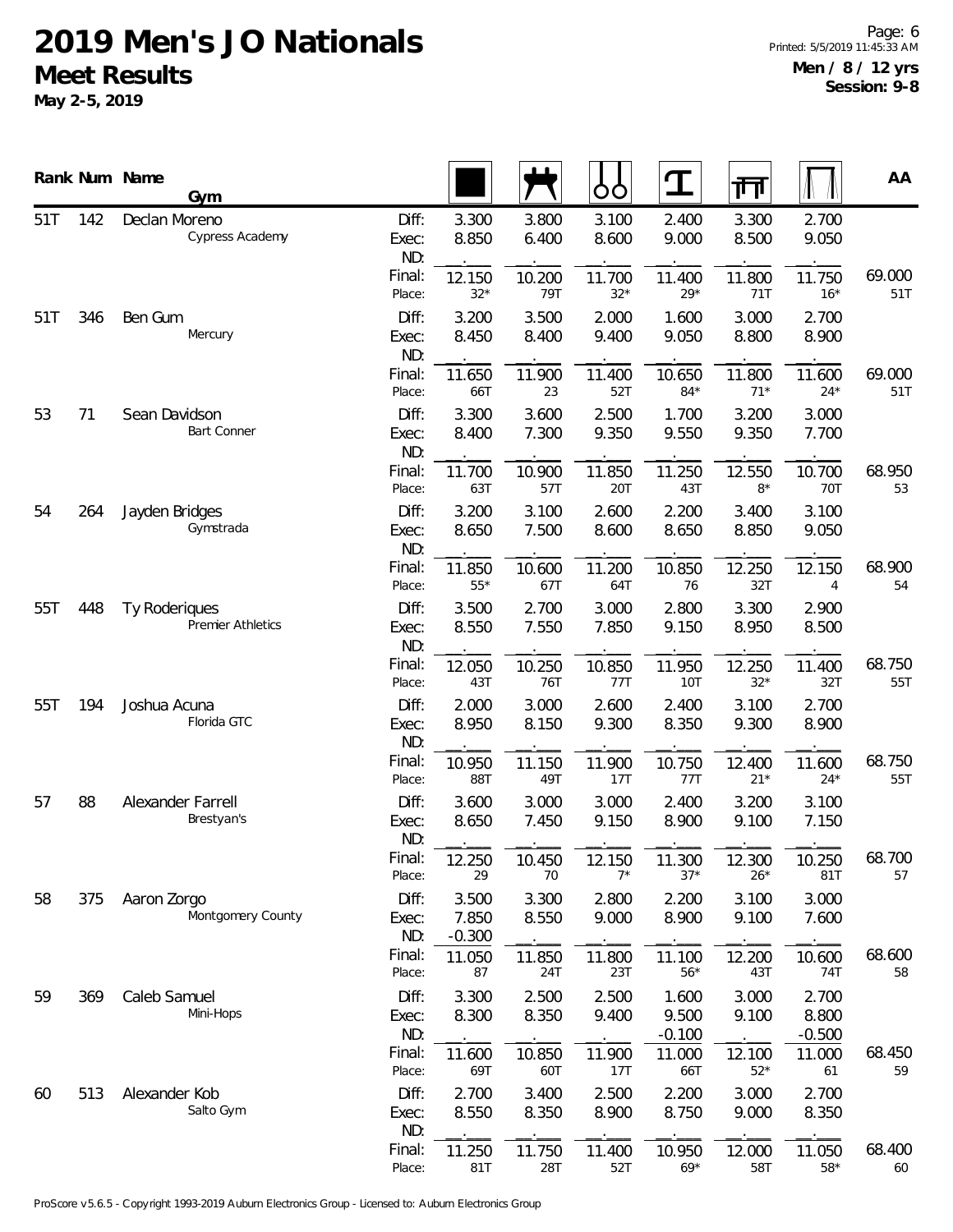|            |                                 | Rank Num Name<br>Gym                    |                       |                 |                 | ŌÒ              | Ţ                          | 帀                          |                 | AA            |
|------------|---------------------------------|-----------------------------------------|-----------------------|-----------------|-----------------|-----------------|----------------------------|----------------------------|-----------------|---------------|
| 61T        | 557                             | Timothy Trahan<br>Sterling Gym          | Diff:<br>Exec:<br>ND: | 3.200<br>9.250  | 1.800<br>8.500  | 3.000<br>8.000  | 2.200<br>7.950<br>$-0.100$ | 3.100<br>9.200             | 3.000<br>9.250  |               |
|            |                                 |                                         | Final:<br>Place:      | 12.450<br>16T   | 10.300<br>73T   | 11.000<br>73T   | 10.050<br>92               | 12.300<br>26T              | 12.250<br>2     | 68.350<br>61T |
| 61T        | 156                             | Connor Sweeney<br>DeVeau's              | Diff:<br>Exec:<br>ND: | 3.200<br>8.350  | 3.300<br>8.000  | 2.900<br>8.600  | 1.600<br>9.050             | 3.200<br>8.800             | 2.700<br>8.650  |               |
|            |                                 |                                         | Final:<br>Place:      | 11.550<br>71    | 11.300<br>42T   | 11.500<br>45T   | 10.650<br>$84*$            | 12.000<br>58T              | 11.350<br>$34*$ | 68.350<br>61T |
| 61T        | 522                             | Nathan Underhill<br>Salto Gym           | Diff:<br>Exec:<br>ND: | 3.500<br>7.650  | 2.300<br>8.650  | 3.100<br>8.400  | 2.300<br>8.850             | 3.300<br>9.100             | 2.800<br>8.400  |               |
|            |                                 |                                         | Final:<br>Place:      | 11.150<br>83    | 10.950<br>55T   | 11.500<br>$45*$ | 11.150<br>52T              | 12.400<br>21T              | 11.200<br>44T   | 68.350<br>61T |
| 64T        | 204                             | Lukas Ross<br>GTC of Ohio               | Diff:<br>Exec:<br>ND: | 3.300<br>8.600  | 3.100<br>7.250  | 2.900<br>8.850  | 2.200<br>8.650<br>$-0.100$ | 3.200<br>9.050             | 2.900<br>8.300  |               |
|            |                                 |                                         | Final:<br>Place:      | 11.900<br>50T   | 10.350<br>72    | 11.750<br>$27*$ | 10.750<br>77T              | 12.250<br>$32*$            | 11.200<br>$44*$ | 68.200<br>64T |
| 384<br>64T | Jack Almeda<br>New England Acad | Diff:<br>Exec:<br>ND:                   | 2.900<br>8.200        | 3.000<br>8.250  | 3.000<br>8.500  | 2.400<br>9.000  | 3.200<br>8.850             | 2.800<br>8.600<br>$-0.500$ |                 |               |
|            |                                 |                                         | Final:<br>Place:      | 11.100<br>84T   | 11.250<br>45    | 11.500<br>45T   | 11.400<br>$29*$            | 12.050<br>57               | 10.900<br>62T   | 68.200<br>64T |
| 64T        | 265                             | Justin Bridges<br>Gymstrada             | Diff:<br>Exec:<br>ND: | 3.400<br>8.700  | 2.600<br>8.600  | 2.600<br>9.050  | 2.200<br>8.800             | 3.000<br>8.150             | 2.900<br>8.200  |               |
|            |                                 |                                         | Final:<br>Place:      | 12.100<br>40T   | 11.200<br>$46*$ | 11.650<br>38T   | 11.000<br>66T              | 11.150<br>$86*$            | 11.100<br>$54*$ | 68.200<br>64T |
| 67         | 607                             | <b>Skyler Connelly</b><br>USA Gym World | Diff:<br>Exec:<br>ND: | 3.500<br>8.700  | 2.800<br>7.400  | 2.700<br>9.250  | 2.400<br>9.350             | 3.100<br>9.150             | 3.100<br>6.500  |               |
|            |                                 |                                         | Final:<br>Place:      | 12.200<br>30T   | 10.200<br>79T   | 11.950<br>15T   | 11.750<br>$14*$            | 12.250<br>$32*$            | 9.600<br>91     | 67.950<br>67  |
| 68T        | 601                             | Xavier Desai<br>US Gym II NJ            | Diff:<br>Exec:<br>ND: | 3.100<br>8.700  | 2.600<br>7.350  | 2.800<br>9.100  | 1.600<br>9.150             | 3.200<br>9.350             | 2.900<br>8.000  |               |
|            |                                 |                                         | Final:<br>Place:      | 11.800<br>59T   | 9.950<br>83T    | 11.900<br>17T   | 10.750<br>77T              | 12.550<br>$8*$             | 10.900<br>62T   | 67.850<br>68T |
| 68T        | 396                             | Christopher Monticone<br>New Era        | Diff:<br>Exec:<br>ND: | 3.200<br>7.750  | 3.600<br>8.150  | 2.700<br>8.100  | 1.600<br>9.100             | 3.300<br>8.800             | 2.800<br>8.750  |               |
|            |                                 |                                         | Final:<br>Place:      | 10.950<br>88T   | 11.750<br>28T   | 10.800<br>80T   | 10.700<br>80T              | 12.100<br>$52*$            | 11.550<br>29    | 67.850<br>68T |
| 70T        | 504                             | Tristan Mai<br>Salem Gym                | Diff:<br>Exec:<br>ND: | 3.200<br>8.950  | 2.600<br>8.000  | 2.900<br>8.450  | 2.200<br>9.150             | 3.000<br>8.150             | 2.800<br>8.350  |               |
|            |                                 |                                         | Final:<br>Place:      | 12.150<br>$32*$ | 10.600<br>67T   | 11.350<br>57T   | 11.350<br>$32*$            | 11.150<br>$86*$            | 11.150<br>$51*$ | 67.750<br>70T |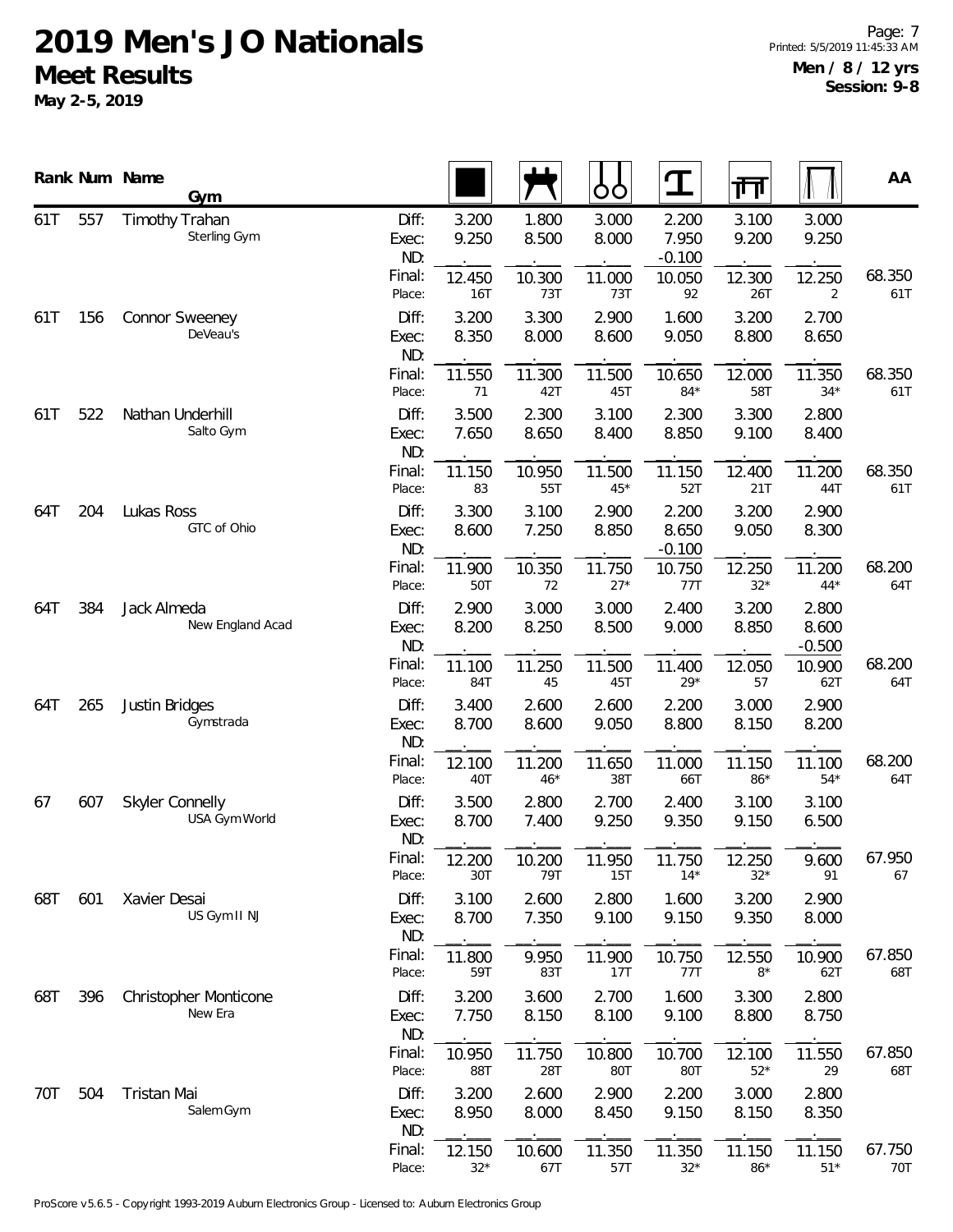|     |     | Rank Num Name<br>Gym                   |                       |                      |                 | ŌÒ              | $\mathbf T$                | 帀               |                            | AA            |
|-----|-----|----------------------------------------|-----------------------|----------------------|-----------------|-----------------|----------------------------|-----------------|----------------------------|---------------|
| 70T | 289 | Antonio Calabrese<br>Houston Gym Assoc | Diff:<br>Exec:<br>ND: | 3.400<br>7.550       | 3.800<br>7.100  | 3.000<br>7.950  | 2.400<br>8.950             | 3.000<br>8.850  | 2.900<br>8.850             |               |
|     |     |                                        | Final:<br>Place:      | 10.950<br>88T        | 10.900<br>57T   | 10.950<br>75    | 11.350<br>$32*$            | 11.850<br>68T   | 11.750<br>$16*$            | 67.750<br>70T |
| 72T | 390 | Caleb Souza<br>New England Acad        | Diff:<br>Exec:<br>ND: | 3.100<br>8.850       | 3.300<br>7.550  | 2.600<br>9.000  | 1.600<br>9.400             | 3.200<br>8.350  | 2.700<br>8.400<br>$-0.500$ |               |
|     |     |                                        | Final:<br>Place:      | 11.950<br>$48*$      | 10.850<br>60T   | 11.600<br>$40*$ | 11.000<br>66T              | 11.550<br>82    | 10.600<br>74T              | 67.550<br>72T |
| 72T | 388 | Noah Doiron<br>New England Acad        | Diff:<br>Exec:<br>ND: | 3.200<br>8.700       | 2.600<br>8.600  | 2.700<br>8.600  | 2.000<br>8.700<br>$-0.100$ | 3.200<br>8.300  | 2.700<br>8.350             |               |
|     |     |                                        | Final:<br>Place:      | 11.900<br>$50*$      | 11.200<br>$46*$ | 11.300<br>59T   | 10.600<br>86               | 11.500<br>83    | 11.050<br>$58*$            | 67.550<br>72T |
| 74  | 506 | Reese Staley<br>Salem Gym              | Diff:<br>Exec:<br>ND: | 3.400<br>8.250       | 3.100<br>6.300  | 3.100<br>8.350  | 2.200<br>8.900             | 3.200<br>9.250  | 2.700<br>8.550             |               |
|     |     |                                        | Final:<br>Place:      | 11.650<br>66T        | 9.400<br>91     | 11.450<br>51    | 11.100<br>$56*$            | 12.450<br>18T   | 11.250<br>$42*$            | 67.300<br>74  |
| 75  | 274 | Cade Buchanan<br>Harpeth School        | Diff:<br>Exec:<br>ND: | 3.100<br>8.950       | 3.500<br>8.100  | 2.000<br>9.350  | 1.700<br>9.400             | 2.500<br>8.800  | 2.700<br>7.100             |               |
|     |     |                                        | Final:<br>Place:      | 12.050<br>43T        | 11.600<br>33T   | 11.350<br>57T   | 11.100<br>$56*$            | 11.300<br>85    | 9.800<br>88                | 67.200<br>75  |
| 76T | 660 | Pete Fedkiv<br>Zenith Gym              | Diff:<br>Exec:<br>ND: | 3.500<br>7.850       | 2.200<br>7.750  | 2.600<br>8.300  | 2.200<br>9.100             | 3.300<br>8.600  | 2.800<br>8.900             |               |
|     |     |                                        | Final:<br>Place:      | 11.350<br>76         | 9.950<br>83T    | 10.900<br>76    | 11.300<br>$37*$            | 11.900<br>64T   | 11.700<br>21T              | 67.100<br>76T |
| 76T | 183 | Garrett Alexander<br>Emeth Gym         | Diff:<br>Exec:<br>ND: | 3.200<br>8.850       | 3.100<br>9.050  | 2.800<br>7.300  | 2.200<br>8.800<br>$-0.100$ | 3.000<br>8.800  | 2.100<br>8.000             |               |
|     |     |                                        | Final:<br>Place:      | 12.050<br>$43*$      | 12.150<br>14T   | 10.100<br>90    | 10.900<br>72T              | 11.800<br>$71*$ | 10.100<br>84               | 67.100<br>76T |
| 76T | 457 | <b>Brandon Baker</b><br>Premier West   | Diff:<br>Exec:<br>ND: | 3.400<br>8.300       | 3.000<br>7.200  | 2.500<br>9.000  | 2.200<br>8.350<br>$-0.300$ | 2.900<br>9.300  | 2.700<br>8.550             |               |
|     |     |                                        | Final:<br>Place:      | 11.700<br>63T        | 10.200<br>79T   | 11.500<br>$45*$ | 10.250<br>90               | 12.200<br>43T   | 11.250<br>$42*$            | 67.100<br>76T |
| 79  | 639 | Chase Tully<br>Westside                | Diff:<br>Exec:<br>ND: | 3.600<br>8.850       | 3.200<br>7.050  | 2.500<br>6.950  | 2.200<br>8.900             | 3.100<br>9.000  | 2.900<br>8.800             |               |
|     |     |                                        | Final:<br>Place:      | 12.450<br><b>16T</b> | 10.250<br>76T   | 9.450<br>93     | 11.100<br>$56*$            | 12.100<br>52T   | 11.700<br>21T              | 67.050<br>79  |
| 80  | 91  | Noam Toledano<br>Brestyan's            | Diff:<br>Exec:<br>ND: | 2.800<br>8.300       | 2.400<br>8.700  | 2.700<br>9.050  | 2.300<br>8.900             | 3.100<br>8.800  | 2.100<br>7.800             |               |
|     |     |                                        | Final:<br>Place:      | 11.100<br>84T        | 11.100<br>51T   | 11.750<br>$27*$ | 11.200<br>46T              | 11.900<br>$64*$ | 9.900<br>86                | 66.950<br>80  |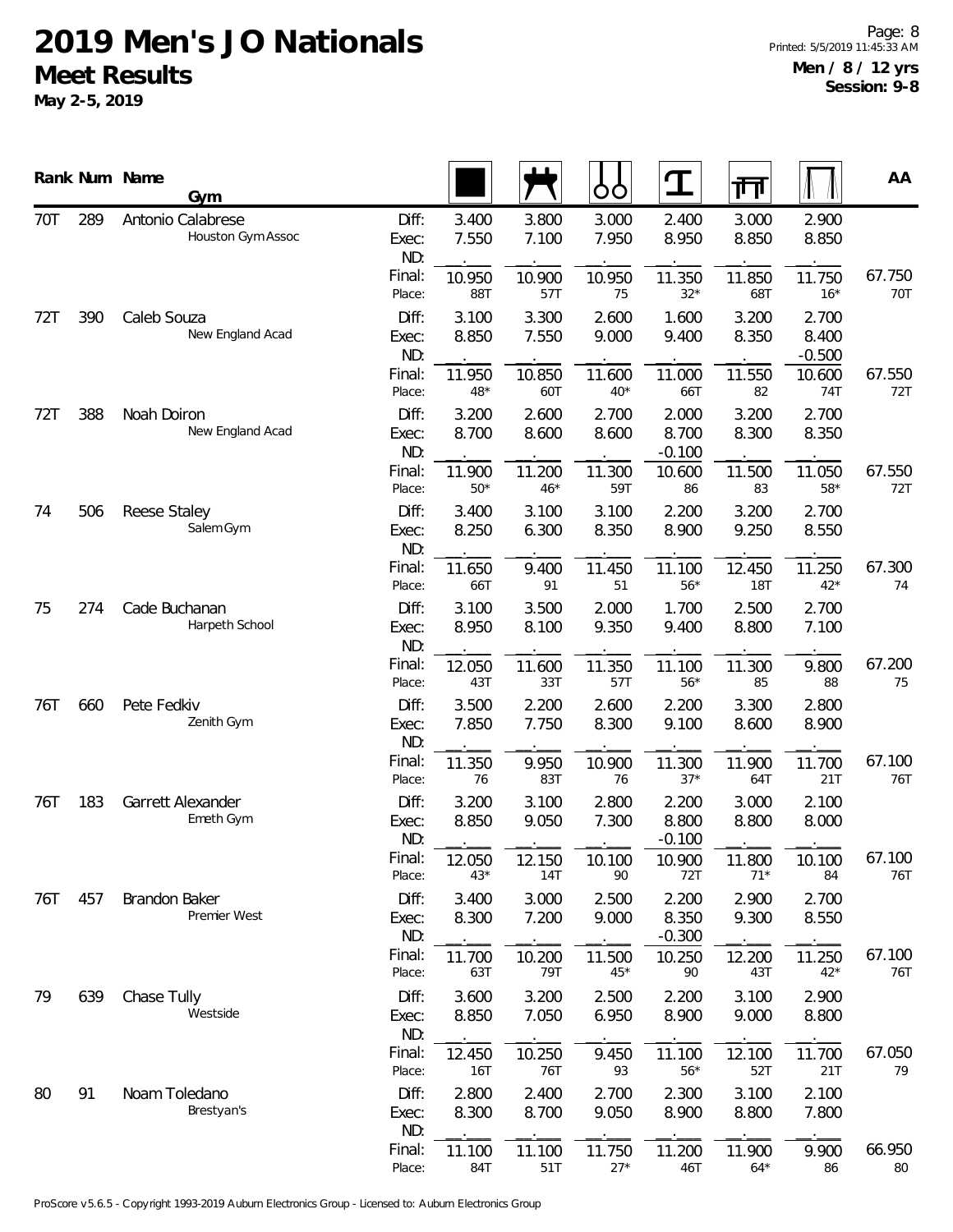|            |                               | Rank Num Name<br>Gym             |                       |                |                | OO              | T                          | गि               |                            | AA            |
|------------|-------------------------------|----------------------------------|-----------------------|----------------|----------------|-----------------|----------------------------|------------------|----------------------------|---------------|
| 81         | 332                           | Jeremy Brinkmann<br>MGC-Westboro | Diff:<br>Exec:<br>ND: | 3.300<br>8.100 | 3.100<br>9.100 | 3.400<br>8.000  | 1.600<br>8.300<br>$-0.100$ | 3.300<br>9.250   | 2.700<br>6.800             |               |
|            |                               |                                  | Final:<br>Place:      | 11.400<br>75   | 12.200<br>11T  | 11.400<br>52T   | 9.800<br>93                | 12.550<br>$8*$   | 9.500<br>92                | 66.850<br>81  |
| 82         | 66                            | KJ Myrthil<br>Atlanta School     | Diff:<br>Exec:<br>ND: | 2.600<br>9.050 | 1.100<br>6.550 | 3.000<br>9.050  | 1.700<br>9.650             | 3.100<br>9.300   | 2.700<br>8.650             |               |
|            |                               |                                  | Final:<br>Place:      | 11.650<br>66T  | 7.650<br>94    | 12.050<br>13T   | 11.350<br>32T              | 12.400<br>$21*$  | 11.350<br>$34*$            | 66.450<br>82  |
| 83         | 127                           | Connor Linford<br>Clovis         | Diff:<br>Exec:<br>ND: | 3.100<br>9.050 | 2.800<br>7.250 | 2.900<br>8.400  | 2.200<br>8.400<br>$-0.300$ | 2.400<br>9.050   | 2.800<br>8.350             |               |
|            |                               |                                  | Final:<br>Place:      | 12.150<br>32T  | 10.050<br>82   | 11.300<br>59T   | 10.300<br>89               | 11.450<br>84     | 11.150<br>$51*$            | 66.400<br>83  |
| 84         | 412                           | Boone Washburn<br>OOA Gym        | Diff:<br>Exec:<br>ND: | 3.400<br>8.750 | 3.000<br>6.950 | 3.200<br>7.600  | 2.200<br>9.000             | 3.100<br>9.150   | 2.400<br>7.600             |               |
|            |                               |                                  | Final:<br>Place:      | 12.150<br>32T  | 9.950<br>83T   | 10.800<br>$80*$ | 11.200<br>$46*$            | 12.250<br>$32*$  | 10.000<br>85               | 66.350<br>84  |
| 85T<br>480 | Oliver Black<br>Rebounders MD | Diff:<br>Exec:<br>ND:            | 3.600<br>8.550        | 3.200<br>6.550 | 2.800<br>7.450 | 2.800<br>8.900  | 3.200<br>8.450             | 2.800<br>7.950   |                            |               |
|            |                               |                                  | Final:<br>Place:      | 12.150<br>32T  | 9.750<br>89T   | 10.250<br>88T   | 11.700<br>18               | 11.650<br>$77*$  | 10.750<br>69               | 66.250<br>85T |
| 85T        | 588                           | Lucas Mecher<br>Trinity          | Diff:<br>Exec:<br>ND: | 2.500<br>8.800 | 2.100<br>8.600 | 2.700<br>8.000  | 2.400<br>8.600<br>$-0.300$ | 2.800<br>8.850   | 2.900<br>8.300             |               |
|            |                               |                                  | Final:<br>Place:      | 11.300<br>77T  | 10.700<br>64T  | 10.700<br>83T   | 10.700<br>80T              | 11.650<br>77T    | 11.200<br>$44*$            | 66.250<br>85T |
| 87         | 592                           | Donald Gray<br>Trousdell         | Diff:<br>Exec:<br>ND: | 3.400<br>7.900 | 3.600<br>7.700 | 3.200<br>7.600  | 1.600<br>9.300             | 3.800<br>8.150   | 2.200<br>8.050<br>$-0.500$ |               |
|            |                               |                                  | Final:<br>Place:      | 11.300<br>77T  | 11.300<br>42T  | 10.800<br>$80*$ | 10.900<br>72T              | 11.950<br>63     | 9.750<br>89T               | 66.000<br>87  |
| 88         | 479                           | Henry Zimmer<br>RGA NY           | Diff:<br>Exec:<br>ND: | 2.400<br>8.200 | 3.800<br>7.250 | 3.100<br>8.400  | 2.200<br>8.050<br>$-0.100$ | 3.100<br>8.900   | 2.700<br>7.900             |               |
|            |                               |                                  | Final:<br>Place:      | 10.600<br>91   | 11.050<br>54   | 11.500<br>$45*$ | 10.150<br>91               | 12.000<br>$58*$  | 10.600<br>$74*$            | 65.900<br>88  |
| 89         | 41                            | Collin Lilley<br>All Amer Flames | Diff:<br>Exec:<br>ND: | 3.100<br>8.650 | 3.100<br>6.750 | 2.700<br>8.400  | 1.600<br>9.450             | 2.900<br>8.850   | 1.600<br>8.150             |               |
|            |                               |                                  | Final:<br>Place:      | 11.750<br>61T  | 9.850<br>86T   | 11.100<br>66T   | 11.050<br>61T              | 11.750<br>75     | 9.750<br>89T               | 65.250<br>89  |
| 90         | 474                           | Walker Frey<br>Queen City        | Diff:<br>Exec:<br>ND: | 3.000<br>6.750 | 2.800<br>7.900 | 2.700<br>8.150  | 2.200<br>8.750             | 2.300<br>8.450   | 2.700<br>8.200             |               |
|            |                               |                                  | Final:<br>Place:      | 9.750<br>93    | 10.700<br>64T  | 10.850<br>77T   | 10.950<br>$69*$            | 10.750<br>$90\,$ | 10.900<br>$62*$            | 63.900<br>90  |